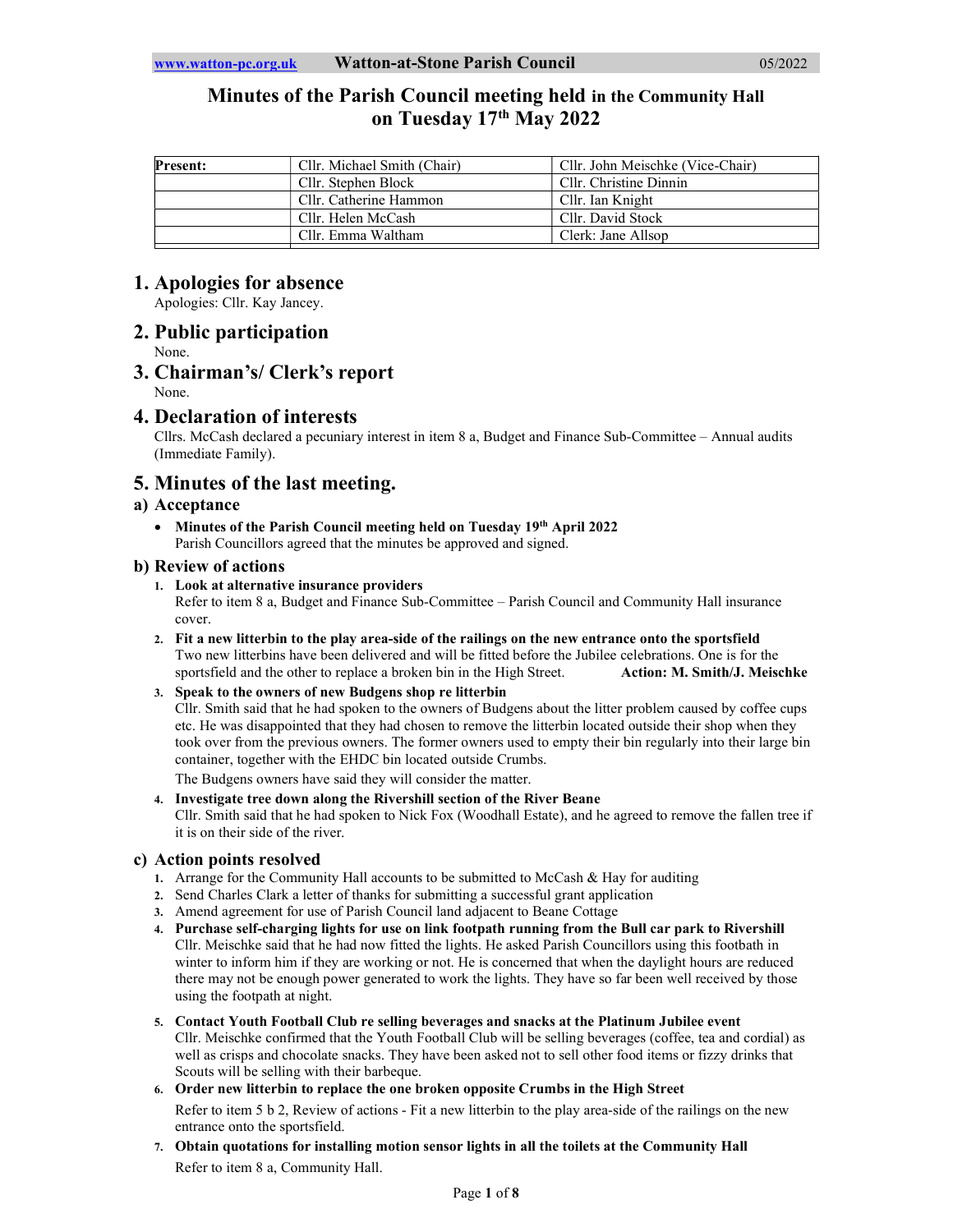8. Ask Adam Welch to inspect the trees on Watton Green and quote for any work required

Cllr. Dinnin said that she did ask Adam Welch to provide a quote for work required at Watton Green. However, he did not quote but did the work instead and will include a charge of £60 for the work when he invoices the Parish Council for his regular work in the village. Parish Councillors approved this expenditure.

9. E-mail all Parish Councillors a copy of Cllr. Waltham's monthly village-report

# 6. Planning

## a) Applications

The following planning application was received after the agenda was published.

### Lane Croft, Perrywood Lane (3/22/0973/ASDPN

Construction of an additional storey to increase the height of the dwelling from 5.295 metres to 7.887 metres

Parish Councillors studied the plans and expressed concern regarding the visual impact that raising the height of this property by almost 2.5 metres would have on the surrounding areas. Although the dwelling is just outside the conservation area, it could impact it. Cllr. Hammon said the increased dwelling height might be visible from protected view WAS18 within the emerging Neighbourhood Plan.

It was agreed to write to the planning department accordingly. Action: **J. Allsop** 

### b) Decisions

i) Watton-at-Stone Community Sports Hall, School Lane (3/22/0277/FUL) Car park extension  $\blacksquare$  EHDC permission refused

# ii) Gregorys Barn, Gregorys Farm, Dane End (3/21/0211/FUL

Change of use of 2 attached barns to 1 residential dwelling. Single storey frameless glass extension. New ground floor, first floor and roof window openings and blocking up of existing openings. External alterations with stained black softwood feathergate boarding and white render finish to brickwork. New patio and fence **- EHDC** permission granted

# 7. Specific items

## a) Neighbourhood plan and benefits

The NP team is reviewing comments following Regulation 14. They hope to complete this work in June and recommend any changes to the Plan to the Parish Council. Once the Plan is approved and submitted to EHDC, EHDC will co-ordinate the Regulation 15 public consultation, which will be followed by a review of the Plan and consultation comments by a Planning Inspector.

Cllr. Waltham asked for an update on the Youth football pitches for Mill Lane. Groundwork Trust have paid a grant of £14,965 towards feasibility studies for the site. Cllr. Smith said that a tomography report has been done and this shows that it would not be possible to fit an (Under) U15's pitch on the site but a U13/14 would be achievable together with an U7/8 pitch. The ground is very poor and will require the addition of topsoil to the site. Access from the bypass end of Mill Lane, may be needed, as taking so many vehicles into Mill Lane from the High Street could cause damage to the road infrastructure (bridges and culverts).

Cllr. Hammon said that the Woodhall Estate were reluctant to suggest any other sites than the Mill Lane site. The NP team's preferred site had been on Woodhall Estate land off Church Lane and nearest to the school, so that their parking facilities could be easily accessed. However, the Woodhall Estate have been unwilling to offer this land.

Cllr. Smith will continue to update Parish Councillors of the progress he is making.

### b) Hockerill footpath behind the George and Dragon public house

Cllr. Smith said there was no progress to report on this item, however he had spoken to CClr. Ken Crofton about this again.

This item to remain on the agenda until resolved. Agent and the series of  $\triangle$  4 Agenda: 06/2022

- c) Overgrown hedge along the Hockerill footpath
	- Cllr. Dinnin said that the hedge in front of the bungalows is overgrown and needs cutting back. This is on the opposite side of the footpath to 78 High Street.

The Clerk to report this overgrown hedge **Action: J. Allsop Action: J. Allsop** 

d) Work required to HCC owned hedge that runs along the Grey House boundary This item to be removed from the agenda.

### e) Speed signs

Cllr. Smith said that he is still waiting to hear the result of our application for funding towards speed signs for the village. He agreed to chase. Action: M. Smith

f) Parish Council land adjacent to Beane Cottage

Cllr. Smith said that he is liaising with Cllr. Hammon to amend the current license we have with Mr. Sell re his use of the Parish Council land adjacent to Beane Cottage now that he has agreed to pay an annual rent of £400 per annum for its use.

When they have agreed the document, Cllr. Smith will sign it and send it to Mr. Sell.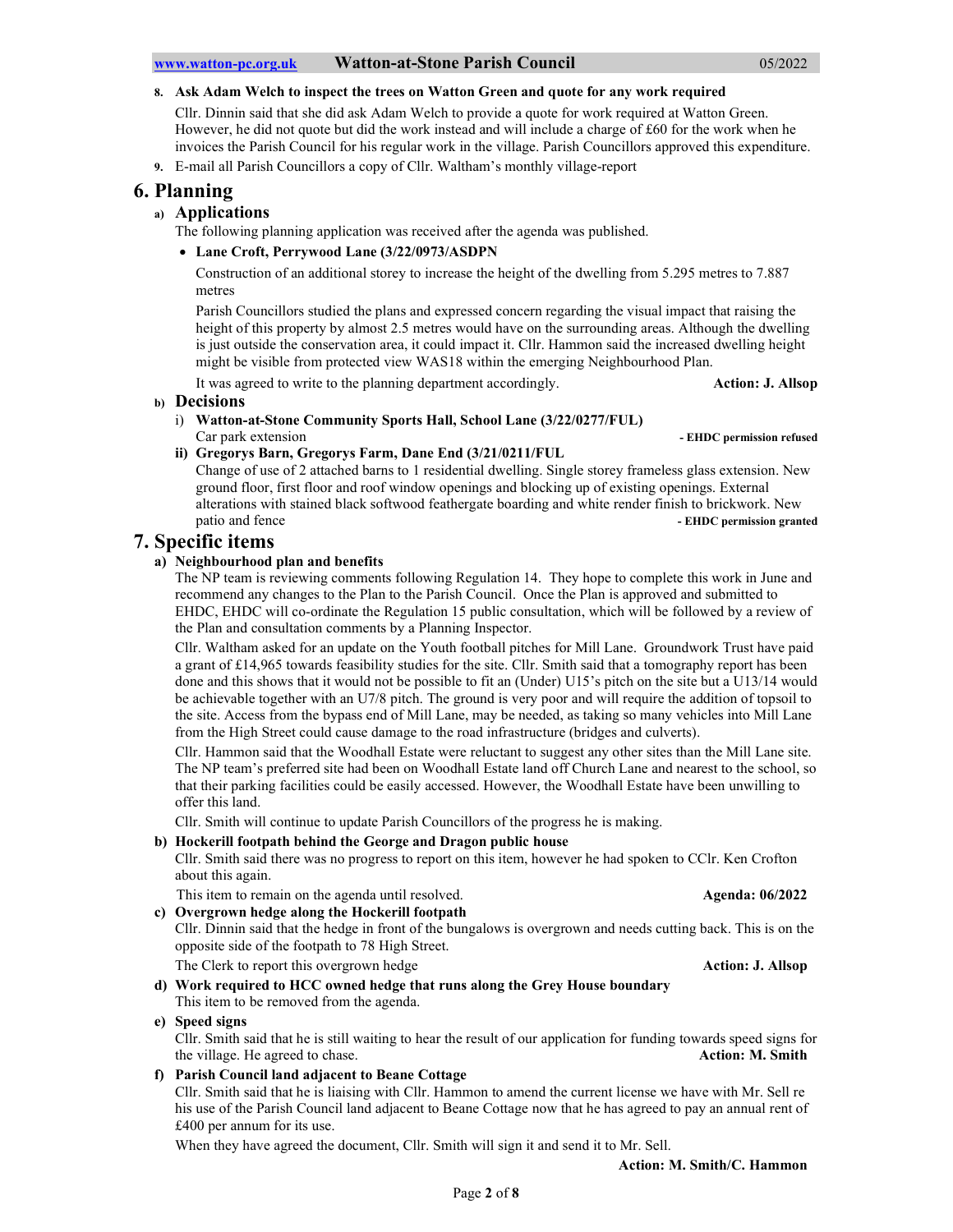#### High street

Cllr. Waltham expressed her concern that drivers are not taking notice of the car parking restrictions along the stretch of road outside the Bull pub and shops. The yellow lines have nearly disappeared, and she is concerned for people, especially children crossing the road on this dangerous stretch of the High Street. She said her daughter was due to go to secondary school in autumn and she would not be happy about her crossing the road on the return journey home.

It was agreed that the parking problems have got considerably worse since the Parish Council last discussed the problem with the Highways department. A scheme had been agreed that would have helped alleviate the problem, but this was totally overturned at the time by the shop owners and the current scheme was installed instead.

The Parish Council agreed that firstly they would contact EHDC enforcement asking them to arrange for traffic wardens to visit the village on a regular basis. Secondly, they would contact Highways stating the business model in this stretch of the High Street has changed and needs to be revisited.

Cllr. Stock said that the biggest way forward when resolving the Station Road issues had been during a site visit when one of those attending had to quickly get out of the way of a speeding car, which would have knocked them over. It was agreed that a morning site visit with members of the Highways team, during the restricted parking times, would be the best option to reopen discussion.

EHDC and Highways to be contacted accordingly. **Action: M. Smith/J. Allsop** Action: M. Smith/J. Allsop

### New roundabout

Cllr. Waltham said that the new A602 roundabout is not being used properly. Those wanting to go straight ahead onto the Watton bypass are going into the right lane with those that want to turn right onto the Ware Road, and nobody is using the left-hand lane, which logically should be used by those going straight ahead. This is causing traffic to back up unnecessarily.

#### g) First aid course

Cllr. Jancey provided the following report.

'My e-mail to London Heart has had no response, nor has the one to Staff Skills training.

Cllr. Bell has responded and said:

The project would be suitable for the community grants programme. The parish council can apply for up to £300 any time to part cover the costs of delivering a course for members of the community.

However, I think we should share the link below to the whole community. Cheaper and will reach a wider audience.

I have tried it and found it to be a great resource.

https://www.bhf.org.uk/how-you-can-help/how-to-save-a-life/how-to-do-cpr/learn-cpr-in-15-minutes.'

Cllr Block said that the online tutorial was a very good resource. One half of the tutorial teaches you how to administer CPR and the other explains how to use a Defibrillator.

Parish Councillors agreed to advertise this on Facebook, our website, in the Parish News and on the noticeboards and BT phone box. Action: J. Allsop

## 8. Reports

### a) Sub-Committees

### Budget & Finance

Cllr. Block reported on the following items.

Monthly accounts

| <b>Watton-at-Stone Parish Council</b> |                                                               |          |  |  |  |  |
|---------------------------------------|---------------------------------------------------------------|----------|--|--|--|--|
| <b>Petty Cash – Receipts</b>          | <b>Petty cash - Payments</b>                                  |          |  |  |  |  |
| None                                  | None                                                          |          |  |  |  |  |
| <b>Payments</b>                       |                                                               |          |  |  |  |  |
| Frank Cooper & Son Ltd                | Pitch marking on 24/02.22, 25/03.22, 8/04.22                  | 126.00   |  |  |  |  |
| Wages and salaries                    | April 2022                                                    |          |  |  |  |  |
| Grassroots                            | War Memorial maintenance - March 2022                         | 50.40    |  |  |  |  |
| eBay                                  |                                                               | 29.75    |  |  |  |  |
| Grassroots                            | War Memorial maintenance – April 2022                         | 50.40    |  |  |  |  |
| <b>BT</b>                             | phone bill to 28th April 2022                                 | 24.33    |  |  |  |  |
| Fantastic Fireworks Ltd               | Firework display for Platinum Jubilee celebrations            | 3,600.00 |  |  |  |  |
| Frank Cooper & Son Ltd                | Grass cutting on 22nd & 29th April                            | 156.00   |  |  |  |  |
| Frank Cooper & Son Ltd                | Pitch marking on 29th April                                   | 42.00    |  |  |  |  |
| East Herts District                   | 3 dog bins emptying on 65 occasions between 01/04/22-31/03/23 | 503.30   |  |  |  |  |
| <b>JRB</b> Enterprise                 | Dog waste bags                                                | 261.60   |  |  |  |  |
|                                       |                                                               | 6,237.42 |  |  |  |  |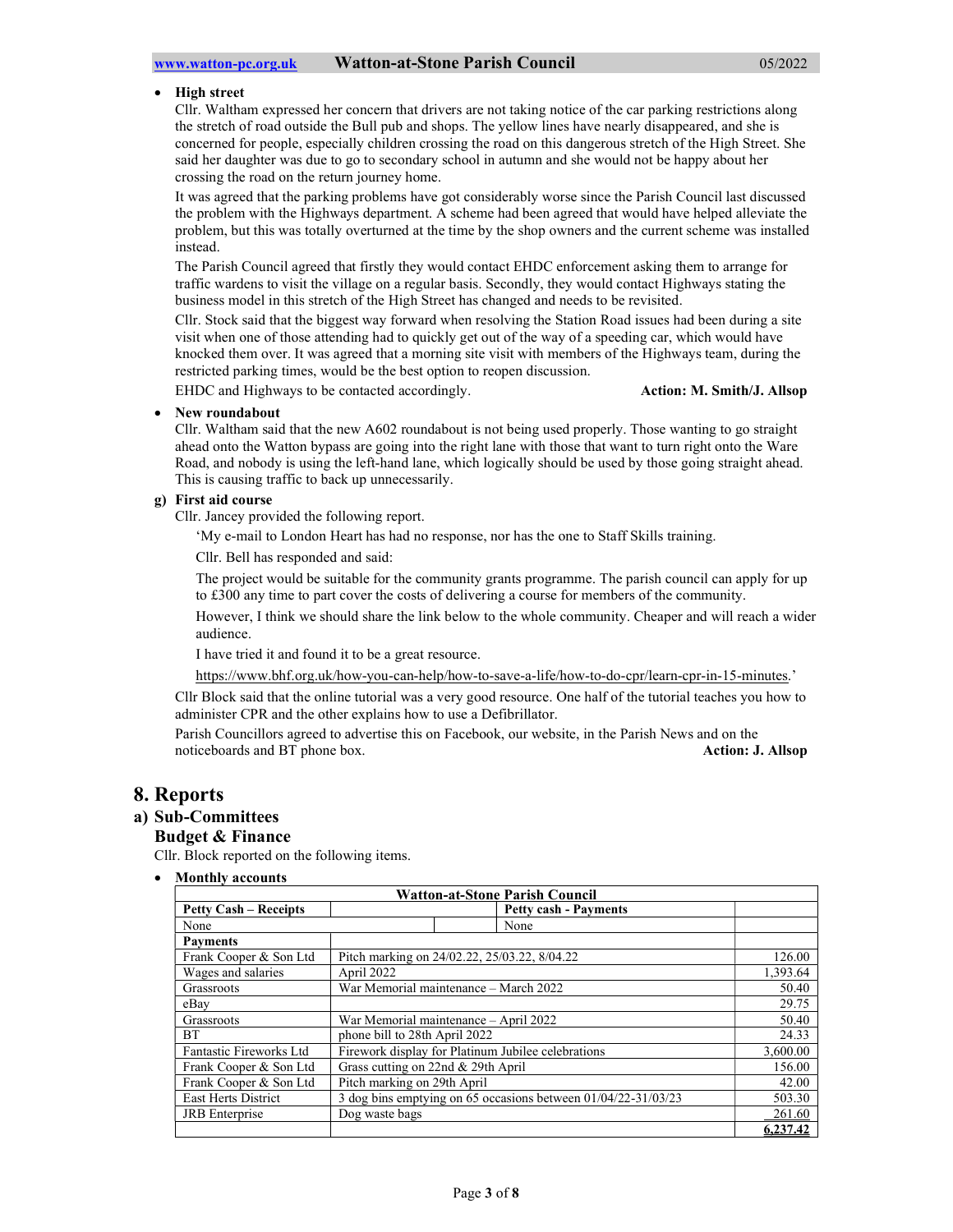| <b>Receipts</b>                                             |                                                           |        |                                       |           |
|-------------------------------------------------------------|-----------------------------------------------------------|--------|---------------------------------------|-----------|
| <b>Groundwork Trust</b><br>Grant for Youth football project |                                                           |        | 14,965.00                             |           |
| <b>East Herts District</b>                                  | 1st precept payment                                       |        |                                       | 19,245.00 |
| Nationwide                                                  | Interest for period 01.4.22 to 30.04.22                   |        |                                       | 26.93     |
| Santander                                                   | Interest on deposit account                               |        |                                       | 1.27      |
| Sports and Social Club                                      | Football pitch marking donation                           |        |                                       | 210.00    |
|                                                             |                                                           |        | 34,448.20                             |           |
|                                                             |                                                           |        | <b>Watton-at-Stone Community Hall</b> |           |
| <b>Petty Cash - Receipts</b>                                |                                                           |        | <b>Petty Cash -Payments</b>           |           |
| Floodlighting donations                                     |                                                           | 72.00  |                                       |           |
| Tony Silverstri - Pavilion                                  |                                                           | 30.00  |                                       |           |
| Art Group - Meeting room                                    |                                                           | 48.00  |                                       |           |
| Youth Football - Main Hall                                  |                                                           | 48.00  |                                       |           |
|                                                             |                                                           | 198.00 |                                       |           |
| <b>Payments</b>                                             |                                                           |        |                                       |           |
| <b>British Gas</b>                                          | gas                                                       |        |                                       | 154.11    |
| Wages                                                       | April 2022                                                |        | 304.50                                |           |
| British gas                                                 | electricity                                               |        |                                       | 110.78    |
| <b>HMRC</b>                                                 | VAT return - March 2022                                   |        |                                       | 137.71    |
| <b>East Herts Council</b>                                   | Rates - payment 2 of 10                                   |        |                                       | 73.00     |
| M K Windows                                                 | Repair to one side of high-level window opening mechanism |        |                                       | 1,554.00  |
|                                                             |                                                           |        |                                       | 2,334.10  |
| <b>Receipts</b>                                             |                                                           |        |                                       |           |
| Stephen Block                                               | Table Tennis - Main Hall 01 - 04 2022                     |        | 80.00                                 |           |
| Jo Jamieson Da Silva                                        | 2nd payment for hire - 24th April                         |        |                                       | 33.25     |
| <b>Talbot Fitness</b>                                       | April use of toilets and changing rooms                   |        | 60.00                                 |           |
| Gustave Jahnert                                             | 2nd payment for hire - 2nd May                            |        | 44.00                                 |           |
| Santander                                                   | bank interest                                             |        | 0.68                                  |           |
| Pam Grandison                                               | 1st 50% deposit for hire - 19th July                      |        | 33.00                                 |           |
| <b>HCC</b>                                                  | Meeting room hire on 24th April                           |        | 42.00                                 |           |
| Janine Gildersleve                                          | Main Hall hire - April - June                             |        | 596.12                                |           |
| Tim & Victoria                                              | 2nd payment for hire - 14th May                           |        | 47.50                                 |           |
| Paula Sutton                                                | Main Hall hire - April - June                             |        |                                       | 259.35    |
|                                                             |                                                           |        |                                       | 1.195.90  |

Parish Councillors approved the payments.

#### • Internal Audit of the Parish Council accounts for the year ended 31<sup>st</sup> March 2022

Stuart McCash has completed the internal audit of the Parish Council accounts for the year ended 31st March 2022 with a clean bill of health. Parish Councillors approved payment of Mr. McCash's invoice for £270.

#### Action: J. Allsop

### • Approval of the Annual Return of the Parish Council accounts for the year ended 31<sup>st</sup> March 2022 The partially completed AGAR form was e-mailed to Parish Councillors on 15<sup>th</sup> May.

The Parish Council went through the annual governance statement and the following questions were answered as listed below.

| Section 1 – Annual governance statement                                                                                                                                                                                                                                                                                                                                |            |  |  |
|------------------------------------------------------------------------------------------------------------------------------------------------------------------------------------------------------------------------------------------------------------------------------------------------------------------------------------------------------------------------|------------|--|--|
| We acknowledge as members of the Watton-at-Stone Parish Council our responsibility for ensuring<br>that there is a sound system of internal control, including the preparation of the accounting statements.<br>We confirm, to the best of our knowledge and belief, with respect to the accounting statements for the<br>year ended 31 <sup>st</sup> March 2021 that, |            |  |  |
| 1. We have put in place arrangements for effective financial management during the<br>year, and for the preparation of the accounting statements.                                                                                                                                                                                                                      | <b>Yes</b> |  |  |
| 2. We have maintained an adequate system of internal control, including measures<br>designed to prevent and detect fraud and corruption and reviewed its effectiveness.                                                                                                                                                                                                | <b>Yes</b> |  |  |
| 3. We took all reasonable steps to assure ourselves that there are no matters of actual or<br>potential non-compliance with laws, regulations and Proper Practice that could have<br>a significant financial effect on the ability of this authority to conducts its business or<br>on its finances.                                                                   | <b>Yes</b> |  |  |
| 4. We have provided proper opportunity during the year for the exercise of electors'<br>rights in accordance with the requirements of the Accounts and Audit Regulations.                                                                                                                                                                                              | Yes        |  |  |
| 5. We carried out an assessment of the risks facing this authority and took appropriate<br>steps to manage those risks, including the introduction of internal controls and/or<br>external insurance cover where required.                                                                                                                                             | <b>Yes</b> |  |  |
| 6. We have maintained throughout the year an adequate and effective system of internal<br>audit of the accounting records and control systems.                                                                                                                                                                                                                         | <b>Yes</b> |  |  |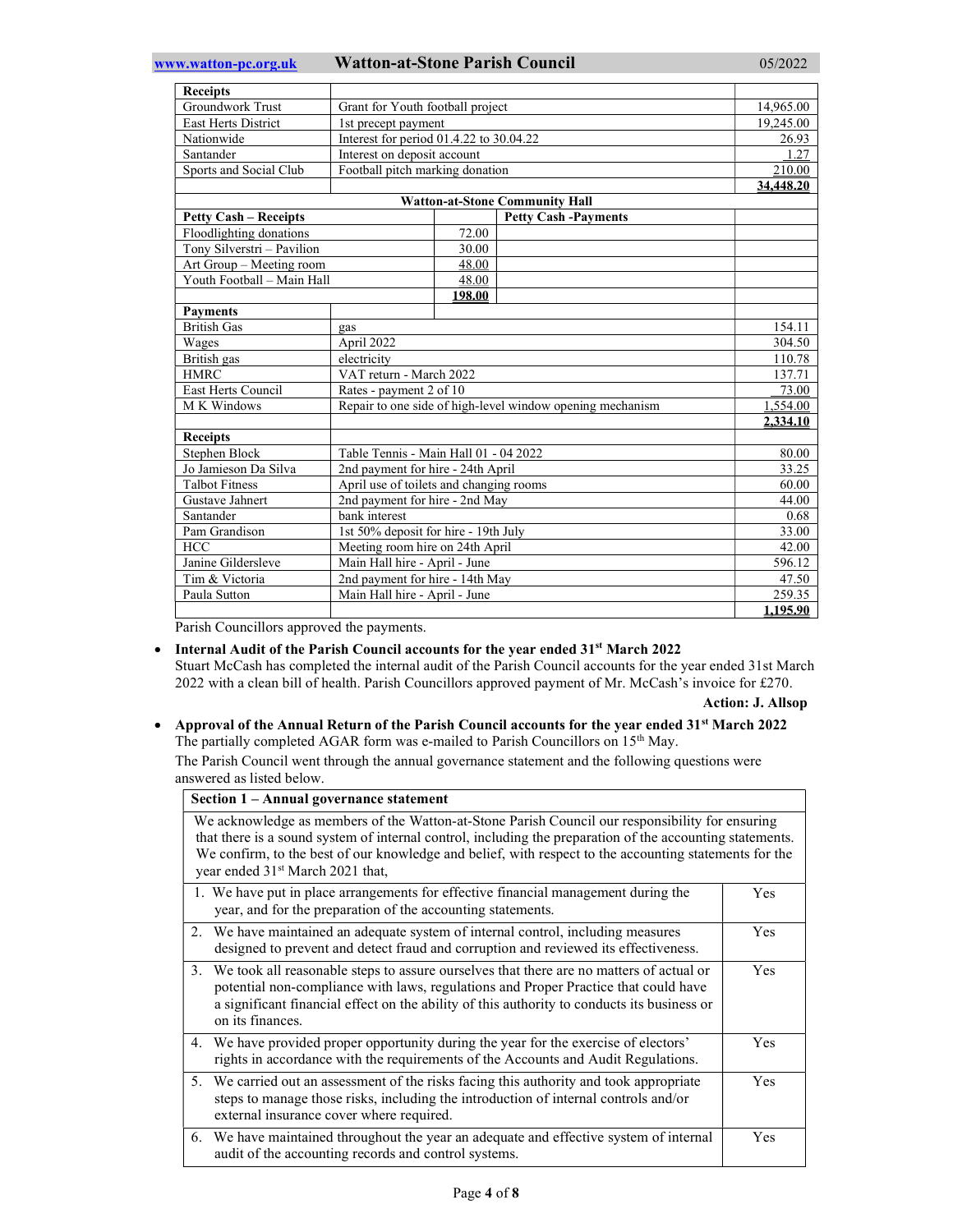| 7. We took appropriate action on all matters raised in reports from internal and external<br>audit.                                                                                                                                                                    | <b>Yes</b> |
|------------------------------------------------------------------------------------------------------------------------------------------------------------------------------------------------------------------------------------------------------------------------|------------|
| 8. We considered whether any litigation, liabilities or commitments, events, or<br>transactions, occurring either during or after the year-end, have a financial impact on<br>the authority and, where appropriate have included them in the accounting<br>statements. | <b>Yes</b> |
| 9. Trust funds including charitable. In our capacity as the sole managing trustee, we<br>discharged our responsibility fund(s) assets, including financial reporting and, if<br>required, independent examination or audit                                             | N/A        |

Parish Councillors agreed that the Annual governance statement detailed in section one (listed above) of the Annual Return, together with section two, the accounting statement 2021/2022, be approved and signed by the Chairman and the Clerk.

The Clerk will send the completed Annual Return and relevant documentation to PKF Littlejohn (official auditors) 1<sup>st</sup> July 2022. **Action: J. Allsop Action: J. Allsop** 

- Audit of the Community Hall accounts for the year ended 31<sup>st</sup> March 2022 All Parish Councillors were e-mailed (on 15th May) a copy of the audited Community Hall accounts for the year ended 31st March 2022. Parish Councillors approved the audited Community Hall accounts and agreed that Cllr. Smith sign two copies of the accounts, one of which will be returned to McCash and Hay. Parish Councillors approved payment of McCash & Hay's invoice for £168 Action: J. Allsop
- Parish Council and Community Hall insurance over (due for renewal on 1<sup>st</sup> June 2022) Cllr. Block said his recommendation is to renew our insurance with our current providers. the Parish Council use BHIB, who are insurance brokers and are the official partner of the National Association of Local Councils (NALC). Our policy is with Aviva who are the UK's largest insurer. The renewal premium is £1555.24 compared to £1406.28 last year an increase of 10.6%. This is explained by index-linking and the rising costs of claims. Having reviewed our cover Cllr. Block is confident that we are satisfactorily insured even taking into account the new playground equipment.

Parish Councillors approved Cllr. Block's recommendation to renew the BHIB insurance policy for threeyear deal until 2025. Action: J. Allsop

# Community Hall Trustees

Cllr. Meischke reported on the following items.

Hall wall

There is a lot of weeds and grass growing in the mortar lines of the Community Hall boundary brick wall. Cllr. Meischke said if they are left to grow it could cause the wall to fail.

It was agreed to ask Frank Cooper & Son Limited to apply weedkiller to both sides of the wall.

Action: J. Allsop

Caretaker

Cllr. Meischke said that he had received several enquiries about the caretaker position and will be meeting with someone soon to discuss the role, but to date, nobody has officially applied for the job. The deadline date for applications officially closed on Sunday 15<sup>th</sup> May 2022.

Jubilee event

Cllr. Meischke said that he had done some advertising of the Queen's Platinum Jubilee event on the sportsfield. This includes on Facebook, our website and notices around the village. He said he does not want to advertise further afield for fear that too many people will attend and resultant parking problems that would occur.

Cllr. Meischke has spoken to Annie (Watton Place Clinic) to see if they know of any first aiders who can attend the event. He is awaiting a response.

D. P. Electrics have checked the hall's electrics suitability for the music event and found that the electrical point in the outside footballer's storage cupboard needs to be upgraded. The Pavilion, kitchen and Main Hall sockets are fine.

It was agreed to instruct D P Electrics to upgrade the outside storage socket so it can be used by the live band during the jubilee event. **Action: J. Meischke Action: J. Meischke** 

Cllrs. Meischke and Stock to do a risk assessment prior to the event. Action: J. Meischke/D. Stock It was agreed to inform our insurers that we are holding a free of charge event on Saturday 4<sup>th</sup> June.

Action: J. Allsop

The Youth Football Club, who will be selling soft drinks and sweets, will need to sign a hire agreement for use of the Pavilion and kitchen facilities and be charges a nominal fee of £1. Action: J. Meischke

## New bins installation

Two new bins have been delivered. One is to be located on the sportsfield adjacent to the ramp near the tennis courts and the other is to replace the vandalised bin outside 112 High Street (opposite Crumbs).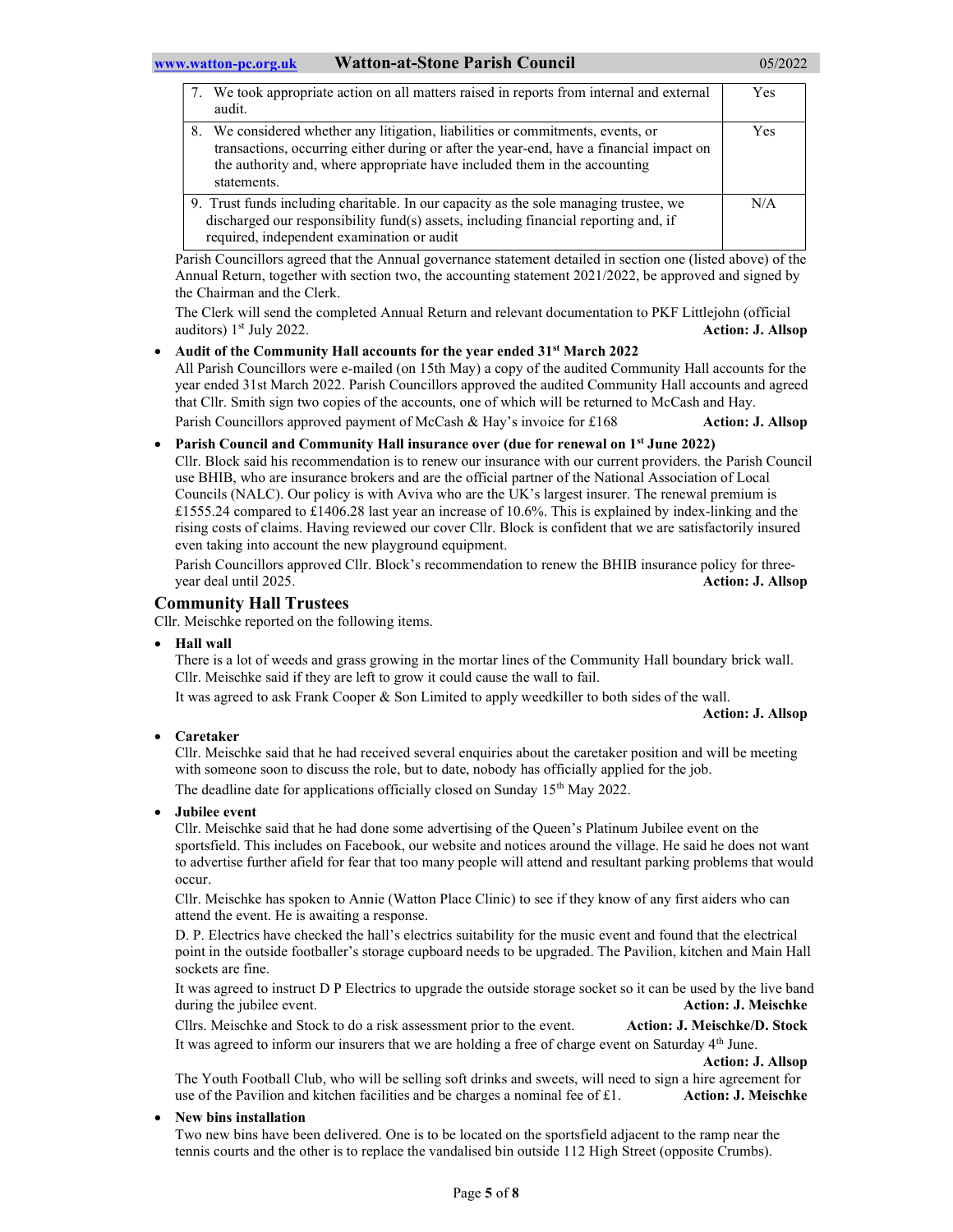#### • High level window repair

M K Windows have repaired the high-level window winder mechanism at a cost of £1,295 plus VAT.

Toilet lights

D. P. Electrics have been asked to quote for the supply and installation of new LED lights with built in censors to turn the lights on and off in all 5 inside toilets. When no motion is detected after a set amount of time (for example 10 minutes) both the lights and fans will automatically turn off.

Car park

Cllr. Meischke said that the refusal of the car park application was covered under item 6 b i, planning decisions.

The lack of parking continues to be a problem. He said that he had to put five cars on the field a few nights ago as there was insufficient parking. Both football and tennis were using the field and many of the tennis players, who lived close by, chose to drive to the hall. Cllr. Meischke asked Cllr. Knight to request that the Tennis Club players walk to the courts when they live close by. Action: I. Knight

He said we may not have been granted permission but he's not giving up on this project.

### New entrance to play area

Cllr. Meischke said that due to the car park extension application being refused, he had gone back to Ben Storey (Grassroots) asking him to requote separately for the disabled ramp from Church Walk onto the play area next to the toddler swing and slide equipment.

• Grassroots  $\text{E}7,579.57$  plus £1,515.91 VAT This includes the supply and fitting of the handrail

• Ace Driveways & Ground Works Ltd  $£4,850.00$  plus £970 vat This does not include the supply of the handrail but does include fitting it. An additional £800 for a retaining wall may be required.

It was agreed to accept Ace Driveways quotation. Both contractors to be notified accordingly.

Action: J. Allsop

Cllr. Smith to give the Clerk the details for ordering the new handrail. **Action: M. Smith/ J. Allsop** Cllr. Meischke said that the large car park bin will be relocated to near the new ramp, after the completion of these works.

### Hall energy consumption

Cllr. Smith said that the Community Hall would be a viable option for a ground source heat pump installation using either horizontal pipes or digging down deep to install vertical pipes. Grants are available and most of the capital outlay would be recovered over a 7-year period. Cllr. Smith said we have the funds to provide such an installation and in the long term it would save money. He said he had made some preliminary enquiries from a well reputed company in Cambridge; however, they would not be in a position to do the work for approximately 2 years, and he has therefore asked them to provide recommendations of alternative installers.

Cllr. Meischke said that the orientation of the Community Hall building is not ideal for solar panels. When building the hall, the main factor had been to position the pavilion room in the same orientation as the original cricket pavilion and solar panels were not considered at that time.

Parish Councillors agreed that we should investigate this option. Cllr. Hammon said that she had a contact who is installing ground source heat pumps and would pass their details to Cllr. Smith.

#### Action: C. Hammon

It was noted that the Community Hall is not an idea candidate for air source heating or a ground source pump as it is thermally inefficient. In order for a heat pump to work at its most efficient, the hall would need to be well insulated to prevent as much heat from escaping as possible and have underfloor heating installed. However, it would be possible to make significant upgrades to the hall when windows need replacing and underfloor heating installed when the flooring needs upgrading.

### Recreation and Amenities Sub-Committee

Cllr. Knight reported on the following items.

### Tennis Court resurfacing

Cllr. Knight said that the Parish Council, at its meeting held in March 2021, agreed that we would resurface the double tennis courts in 2022. He proposed that the work be done around August and would obtain up to date quotations for the resurfacing work and e-mail then to Parish Councillors for approval. This was agreed by all present. Action: I. Knight

Cllr. Smith said that, whilst carrying out the 6-month inspection with Cllr. Dinnin, they noted that the fencing, although it looks good from a distance, is taking quite a battering. Tennis players are bouncing against the fence because they are not restricted by kicker boards anymore. Similarly, football players who are missing goals are doing the same from the other side. Mr. Knight was asked when obtaining quotations to resurface the double courts, to ask contractors to include the re-tensioning of the perimeter fences on all courts and re-securing the stays. Action: I. Knight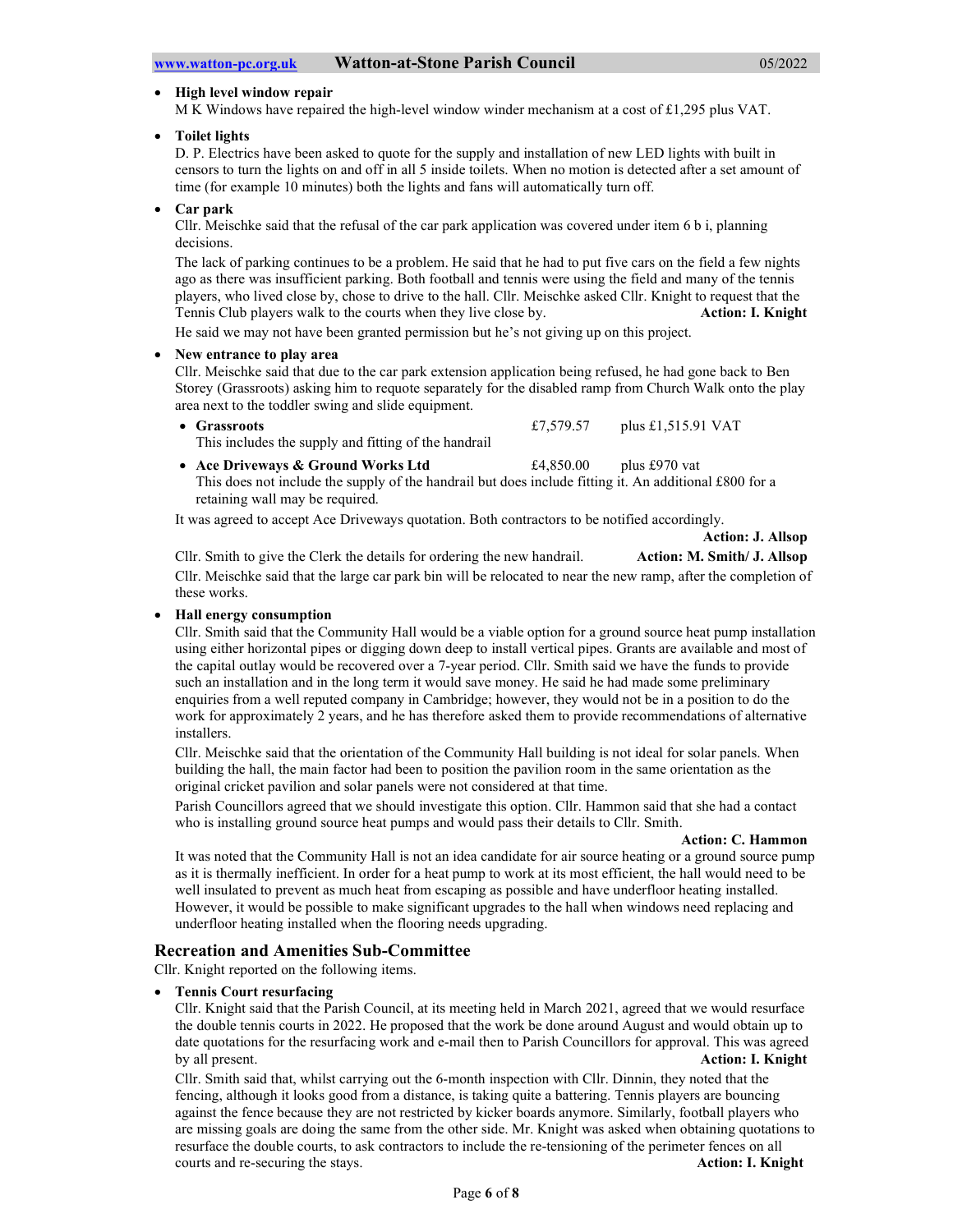#### Goal mouths

Cllr. Knight said that Scott Reynolds (men's football team) has requested that the Parish Council carry out repairs to the goalmouths.

Cllr. Smith to contact both Grassroots and Frank Cooper asking them to quote for repairing the goalmouths. Cllr. Smith also to look at the possibility of artificial goal mouths. Action: M. Smith Action: M. Smith

Once the goal mouths work has been done, the surface will require watering regularly by the football clubs.

#### Environment Sub-Committee

Cllr. Dinnin reported on the following items.

#### Allotments

Cllr. Dinnin said that she had now re-let the vacant allotments to two people from the waiting list. Quite a number of plots are currently not being cultivated. It was agreed to e-mail these allotment holders asking them if they are willing to give up their plots to allow someone else the opportunity of having one.

#### Action: C. Dinnin/J. Allsop

#### Watton Green

Refer to item 6 c 8, Action points resolved - Ask Adam Welch to inspect the trees on Watton Green and quote for any work required.

#### Lammas

Cllr. Dinnin said that the Lammas is looking lovey. She estimated that the grass would not need cutting for another 3 or 4 weeks.

Cllr. Smith said that he will ensure that Stanley Agricultural are fully operational with their contact to cut the grass on Watton Green and the Lammas and the hedge cutting around the sportsfield and Church Walk before he leaves the Parish Council in September this year. Action: M. Smith

He will also ensure that they include cutting the grass around the edges of the Lammas when required.

#### Mill site

The Mill owner remains keen to get involved with the notching of the River Beane Weir adjacent to his property.

Cllr. Smith said that he had made contact with both Tim Hill (Conservation Manager) and Sarah Perry (River Catchment Coordinator) from Herts & Middlesex Wildlife Trust. They have agreed to contact the Environment Agency to reinstate the River Beane upgrade project through the Lammas, which included baffles and the notching of the weir to slow the river down and putting a gully in to feed into the Mill Pond at times of flood. A site meeting will then need to be arranged between all the different parties. Cllr. Smith said that he also wanted to speak to them about the possibility of a pedestrian footpath in Mill Lane over the River Beane.

#### b) Routine Reports

#### i) Emergency escape lighting tests and manual alarm call tests

Cllr. Meischke continues to carry-out the emergency escape lighting and manual alarm call tests on a monthly basis. He also continues to inspect the hall regularly including running the water every 2-3 weeks to prevent the risk of legionnaires disease.

#### ii) Gas and electricity meter readings

Cllr. Meischke gives the Clerk gas and electricity meter readings at the end of each month, and she uploads these readings to the providers websites.

#### iii) Weekly reports - Fire Inspection and shower tests Done.

#### iv) Monthly village-report

Cllr. Dinnin completed the report on 14th May 2022, a copy of her report has been e-mailed to all Parish Councillors.

- Tennis Courts the double tennis court awaiting resurfacing and the boundary fencing is bulging where footballs and tennis players hit the fence. Refer to item 8 a, Recreation and Amenities Sub-Committee - Tennis Court resurfacing.
- Allotments some paths need cutting back.
- War Memorial the Michael Freeman memorial bench needs bird droppings removed.

#### vi) Weekly sportsfield-report

Nothing to report.